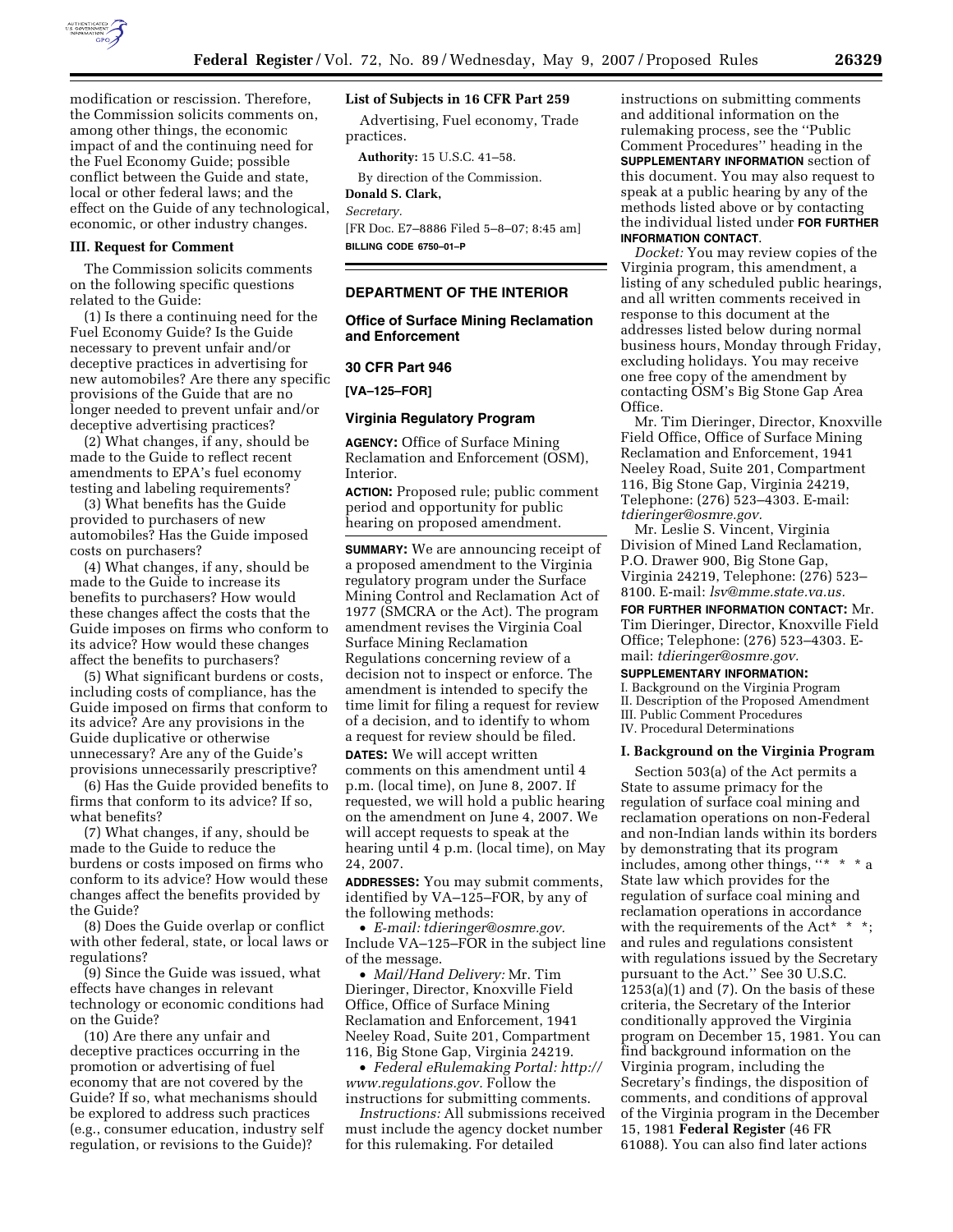concerning Virginia's program and program amendments at 30 CFR 946.12, 946.13, and 946.15.

### **II. Description of the Proposed Amendment**

By letter dated March 12, 2007 (Administrative Record Number VA– 1063), the Virginia Department of Mines, Minerals and Energy (DMME) submitted an amendment to the Virginia program. The program amendment revises the Virginia Administrative Code (VAC) at 4 VAC 25–130–842.15(d) in order to clarify the process for requesting a review of a decision by the Division of Mined Land Reclamation (DMLR) not to inspect or enforce. The revision specifies that a person requesting a formal hearing to review a decision by DMLR not to inspect or enforce must do so within 30 days of DMLR's determination. The revision also specifies that the request for formal review must be filed with the Director, DMLR.

The following amendment is proposed:

*4VAC 25–130–842.15(d). Review of decision not to inspect or enforce.* 

This provision is proposed to be amended at subsection (d) by adding the phrase ''within 30 days of the Division's determination'' to clarify the time limit within which a person may request a formal hearing to review a decision not to inspect or enforce. Subsection (d) is also amended to specify that all requests for hearings and appeals for review and reconsideration be filed with the Director, Division of Mined Land Reclamation so as to be consistent with similar regulations.

As amended, 4VAC2 5–130–842.15(d) provides as follows:

(d) Any person who requested a review of a decision not to inspect or enforce under this section and who is or may be adversely affected by any determination made under Subsection (b) of this section may request review of that determination by filing within 30 days of the division's determination an application for formal review and request for hearing under the Virginia Administrative Process Act, § 2.2–4000 *et seq.* of the Code of Virginia. All requests for hearing or appeals for review and reconsideration made under this section shall be filed with the Director, Division of Mined Land Reclamation, Department of Mines, Minerals and Energy, Post Office Drawer 900, Big Stone Gap, Virginia 24219.

# **III. Public Comment Procedures**

Under the provisions of 30 CFR 732.17(h), we are seeking your comments on whether the amendment satisfies the applicable program approval criteria of 30 CFR 732.15. If we approve the amendment, it will become part of the Virginia program.

### *Written Comments*

Send your written or electronic comments to OSM at the address given above. Your written comments should be specific, pertain only to the issues proposed in this rulemaking, and include explanations in support of your recommendations. We may not consider or respond to your comments when developing the final rule if they are received after the close of the comment period (see **DATES**). We will make every attempt to log all comments into the administrative record, but comments delivered to an address other than the Big Stone Gap Area Office may not be logged in.

### *Electronic Comments*

Please submit Internet comments as an e-mail or Word file avoiding the use of special characters and any form of encryption. Please also include Attn: SATS NO. VA–125-FOR and your name and return address in your Internet message. If you do not receive a confirmation that we have received your Internet message, contact the Big Stone Gap Area office at (276) 523–4303.

### *Availability of Comments*

Before including your address, phone number, e-mail address, or other personal identifying information in your comment, you should be aware that your entire comment—including your personal identifying information—may be made publicly available at any time. While you can ask us in your comment to withhold your personal identifying information from public review, we cannot guarantee that we will be able to do so.

### *Public Hearing*

If you wish to speak at the public hearing, contact the person listed under **FOR FURTHER INFORMATION CONTACT** by 4 p.m. (local time), on May 24, 2007. If you are disabled and need special accommodations to attend a public hearing, contact the person listed under **FOR FURTHER INFORMATION CONTACT**. We will arrange the location and time of the hearing with those persons requesting the hearing. If no one requests an opportunity to speak, we will not hold a hearing.

To assist the transcriber and ensure an accurate record, we request, if possible, that each person who speaks at the public hearing provide us with a written copy of his or her comments. The public hearing will continue on the specified date until everyone scheduled to speak has been given an opportunity to be

heard. If you are in the audience and have not been scheduled to speak and wish to do so, you will be allowed to speak after those who have been scheduled. We will end the hearing after everyone scheduled to speak and others present in the audience who wish to speak, have been heard.

### *Public Meeting*

If only one person requests an opportunity to speak, we may hold a public meeting rather than a public hearing. If you wish to meet with us to discuss the amendment, please request a meeting by contacting the person listed under **FOR FURTHER INFORMATION CONTACT**. All such meetings will be open to the public and, if possible, we will post notices of meetings at the locations listed under **ADDRESSES**. We will make a written summary of each meeting a part of the Administrative Record.

# **IV. Procedural Determinations**

#### *Executive Order 12630—Takings*

This rule does not have takings implications. This determination is based on the analysis performed for the counterpart Federal regulation.

#### *Executive Order 12866—Regulatory Planning and Review*

This rule is exempt from review by the Office of Management and Budget under Executive Order 12866.

### *Executive Order 12988—Civil Justice Reform*

The Department of the Interior has conducted the reviews required by section 3 of Executive Order 12988 and has determined that this rule meets the applicable standards of subsections (a) and (b) of that section. However, these standards are not applicable to the actual language of State regulatory programs and program amendments because each program is drafted and promulgated by a specific State, not by OSM. Under sections 503 and 505 of SMCRA (30 U.S.C. 1253 and 1255) and the Federal regulations at 30 CFR 730.11, 732.15, and 732.17(h)(10), decisions on proposed State regulatory programs and program amendments submitted by the States must be based solely on a determination of whether the submittal is consistent with SMCRA and its implementing Federal regulations and whether the other requirements of 30 CFR Parts 730, 731, and 732 have been met.

# *Executive Order 13132—Federalism*

This rule does not have Federalism implications. SMCRA delineates the roles of the Federal and State